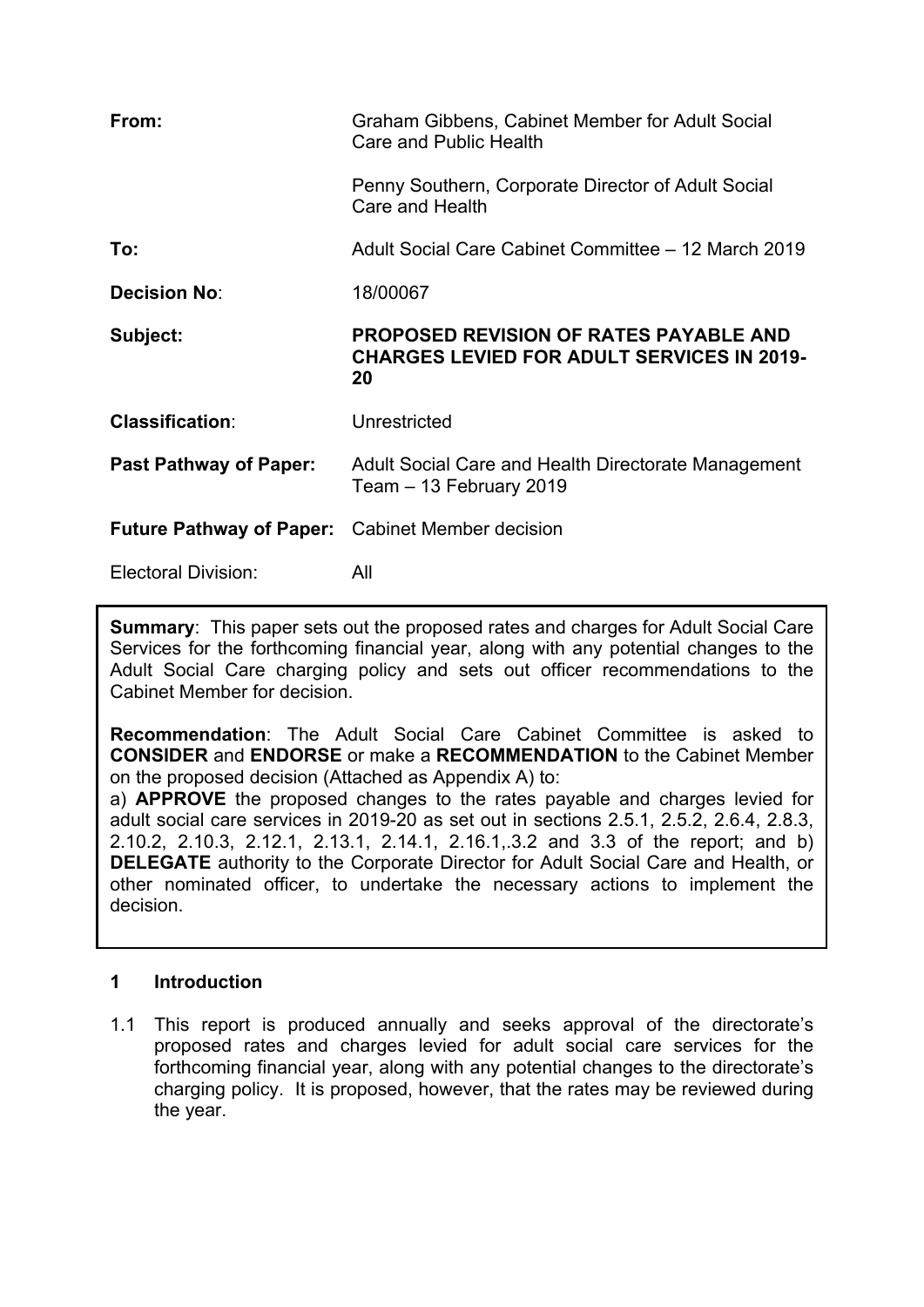- 1.2 All proposed rates and charges levied for adult social care services for 2019-20 are listed primarily to service users in one of the attached appendices and represent those published on the Kent.gov.uk website.
	- Appendix 1 lists the proposed rates for Adults Social Care Service
	- Appendix 2 lists the proposed charges general to the directorate
- 1.3 The report distinguishes between these rates and charges over which Members can exercise their discretion and those which are laid down by Parliament as published by the Department of Work & Pensions for 2019-20.
- 1.4 The pay award for 2019-20 is based on a single performance related payment rather than a separate cost of living award and performance reward element. The award for 2019-20 was confirmed by Kent County Council on 13 February as 2.8%. **This report recommends that the rates payable and charges levied for adult social care services for 2019/20 will increase by either the council's agreed pay award for 2019/20 of 2.8% or in line with the Consumer Price Index (CPI) as at September 2018 of 2.4%.**
- 1.5 The effective date, unless otherwise stated, for all proposed changes to the rates payable and charges levied for adult social care services will be the week beginning 9 April 2019, this coincides with the date of inflationary increases to client related benefits.

# **2 Charges and Rates Payable for Adult Social Care Services**

2.1 All proposed rates payable and charges levied for 2019-20 in respect of adult social care services are shown in Appendix 1. For ease of members' reference, the basis of their proposed increase is shown throughout Section 2

# **Client Contributions for Residential Care**

- 2.2 Since April 2015 the council has exercised powers to charge under section 14 of the Care Act 2014. The powers are further set out in the Care and Support (Charging and Assessment of Resources) Regulations 2014 and the associated statutory guidance. The way charges are being calculated following the meanstesting assessment is broadly the same as pre-April 2015 as a Key Decision was taken to preserve the status quo and to continue to charge on the same basis. This remains the case.
- 2.3 Under current residential charging rules, people who have savings or investments of more than £23,250 pay the full cost of their care.
- 2.4 The provision for residential care for adults falls into two categories:
	- The County Council's own provision
	- **Placements affected through the independent sector, purchased by** the County Council.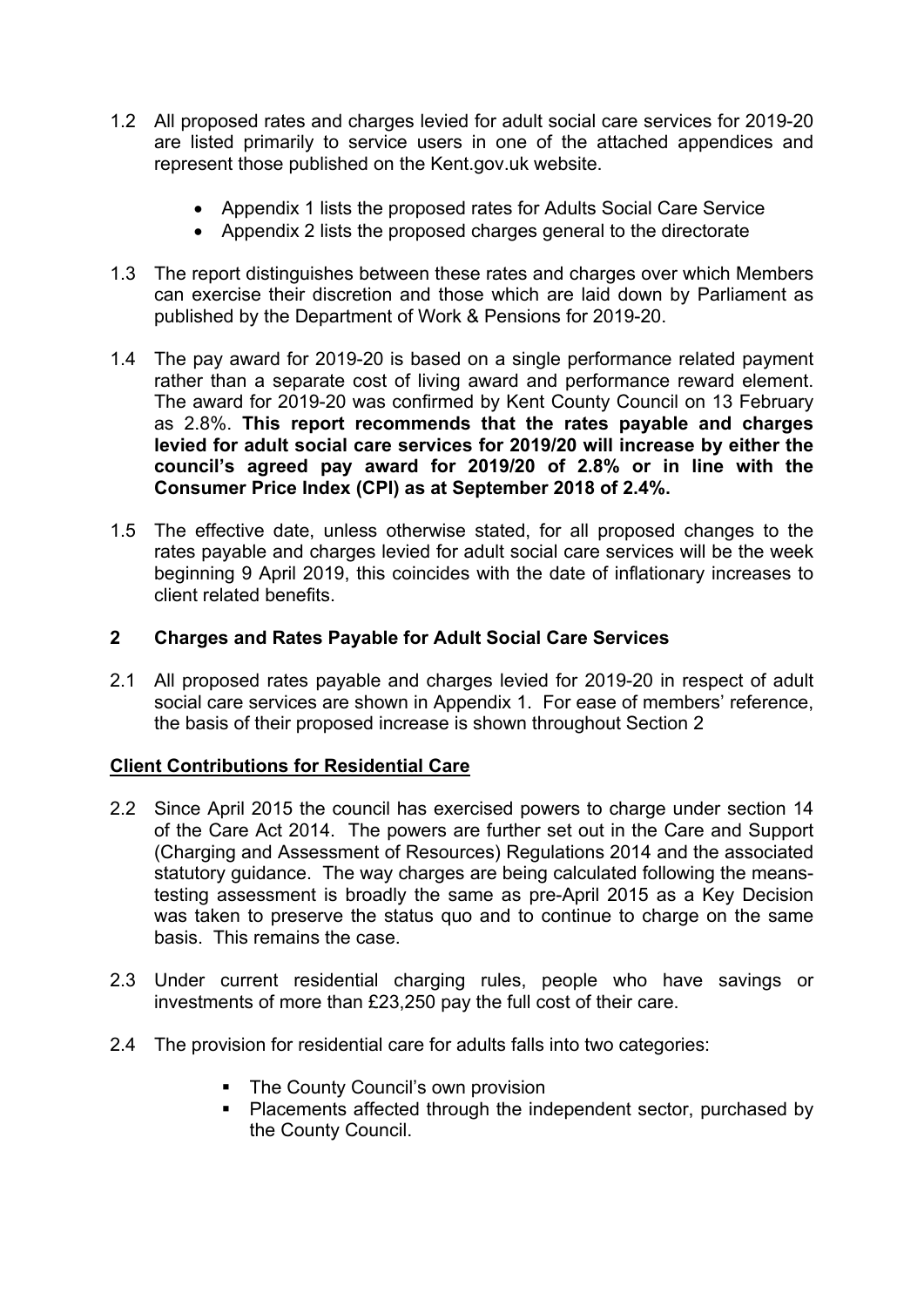- 2.5 For those clients with the ability to meet the full cost of a placement in the County Council's own provision, the proposals for the maximum contribution are as follows:
- 2.5.1Older People

**It is recommended that this rate be increased in line with the council's pay award figure as at April 2019 of 2.8%.**

**The rate will be £494.26 for 2019-20.**

2.5.2People with Learning Disabilities

**It is recommended that this rate be increased in line with council's pay award figure as at April 2019 of 2.8%.**

**The rate will be £673.77 for 2019-20.**

- 2.5.3Charges to Other Local Authorities and Public Bodies
- 2.5.4The charge to other local authorities and public bodies for the use of in-house social care services will be agreed by the operational service on an individual placement basis and will be calculated based on full cost recovery. This information is not published within the annual Rates and Charges booklet or on the Kent.gov.uk website.
- 2.5.5There is no maximum contribution for placements in independent sector homes, though the contract price is agreed between KCC and the care home.
- 2.5.6For those clients that do not have the ability to meet the full cost of their placement, they will be re-assessed using the Care Act 2014 rules and their contribution towards social care will rise in accordance with either their pension or benefits.

### **2.6 Deferred Payments**

- 2.6.1 The Care Act 2014 introduced a new Universal Payments Scheme which all local authorities had to introduce from April 2015. The relevant sections of the Act are sections 34 and 35. Further details are provided in The Care and Support (Deferred Payment) Regulations 2014 and in the statutory guidance, the final versions of which were issued in October 2014. The Act confers a duty on local authorities to develop a mandatory scheme based on national regulations. In addition to the mandatory scheme, the Act gives the local authority the power to offer Deferred Payments to a wider group of people on a discretionary basis.
- 2.6.2 The council instituted a new Deferred Payments scheme (with both mandatory and discretionary elements) from April 2015, in accordance with the criteria in the Care Act and accompanying regulations and guidance. The rules allow interest and an administrative charge to be applied. It is proposed that both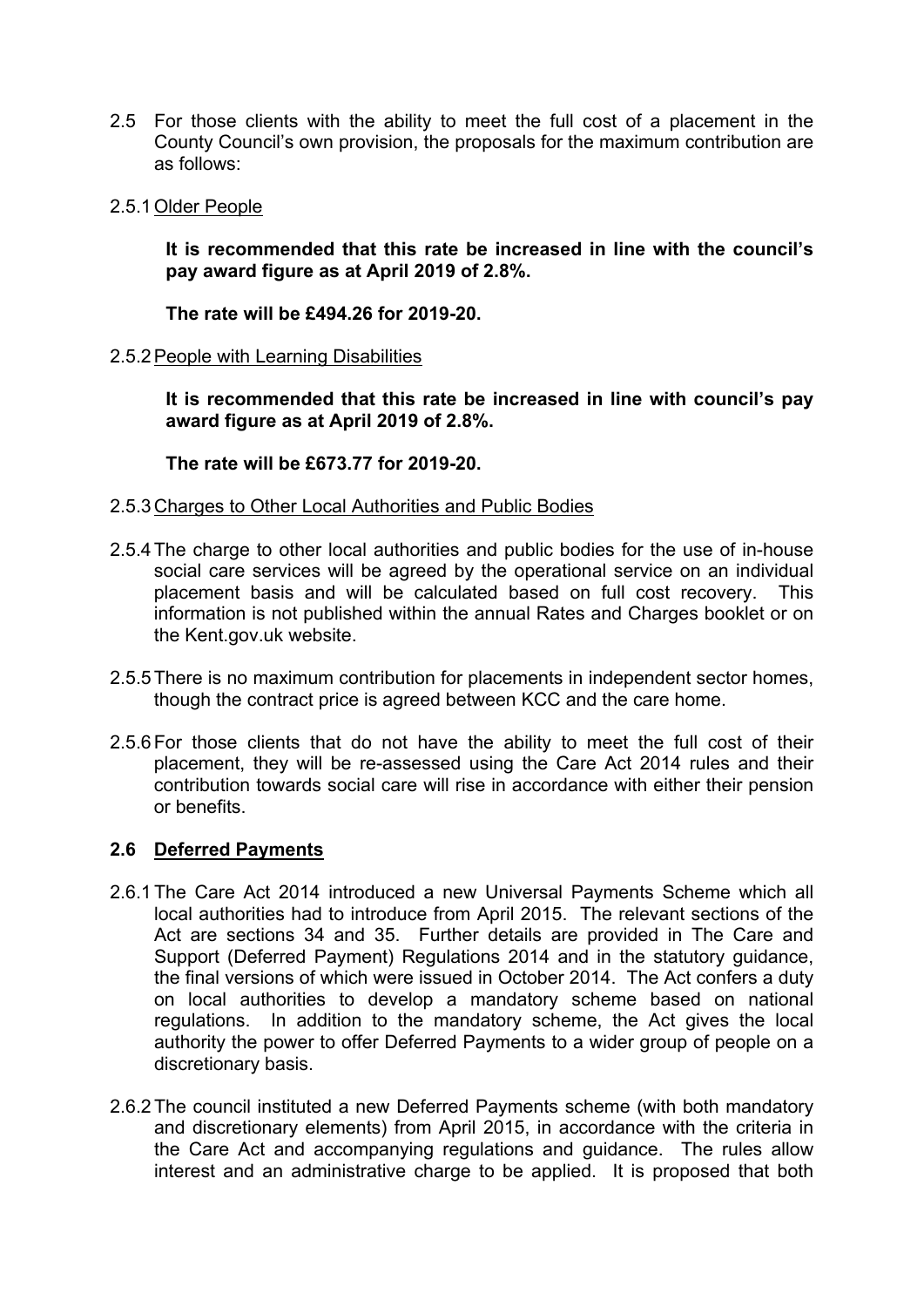these aspects are treated in the same way as in 2015 and that the following applies:

#### 2.6.3 Interest to be applied

Under section 35 of the Care Act and Regulation 9 of The Care and Support (Deferred Payment) Regulations 2014, interest can be charged on the amount deferred for the purposes of a Deferred Payment agreement. Regulation 9 states that the maximum interest that can be charged is based on the "relevant rate" plus 0.15%. The "relevant rate" is the weighted average interest rate on conventional gilts. This is updated twice a year (1 January and 1 July) by the Department of Health (DH) and published by the Office of Budget Responsibility. In line with this requirement. The council will update the interest rate every January and July, in line with the maximum that can be charged. Interest will be calculated and compounded daily. For information the estimated rate to be applied is for the period 1st January to 20th June 2019 is 1.95% (gilt rate 1.8% plus 0.15%).

#### 2.6.4Administrative charge

Under section 35 of the Care Act and Regulation 10 of The Care and Support (Deferred Payment) Regulations, an amount for administration costs can be charged to people entering a Deferred Payment agreement. This amount can be added to the amount deferred or paid separately.

At the time of the introduction of the Care Act in 2014, a cost analysis was conducted to ascertain the appropriate fee to charge clients for the set-up of deferred payments and the yearly administration fee. Over the past three years the fee has either been kept the same, increased by CPI or by the cost of the council's annual pay award amount.

#### **The calculations for 2019-20 have been reviewed and uplifted in line with CPI for September 2018 of 2.4%**

**The new rates will be:**

| <b>Initial Fee</b> | £511.87 |
|--------------------|---------|
| <b>Annual Fee</b>  | £69.54* |

**\*** equates to £1.33 per week and is charge from the second year onward.

#### **2.7 Personal Expenses Allowance**

2.7.1This is part of the pension identified as being for a client's personal use and is set by the Department of Health; **the allowance for 2019-20 is £24.90 per week which is unchanged from the allowance applied in 2018-19.**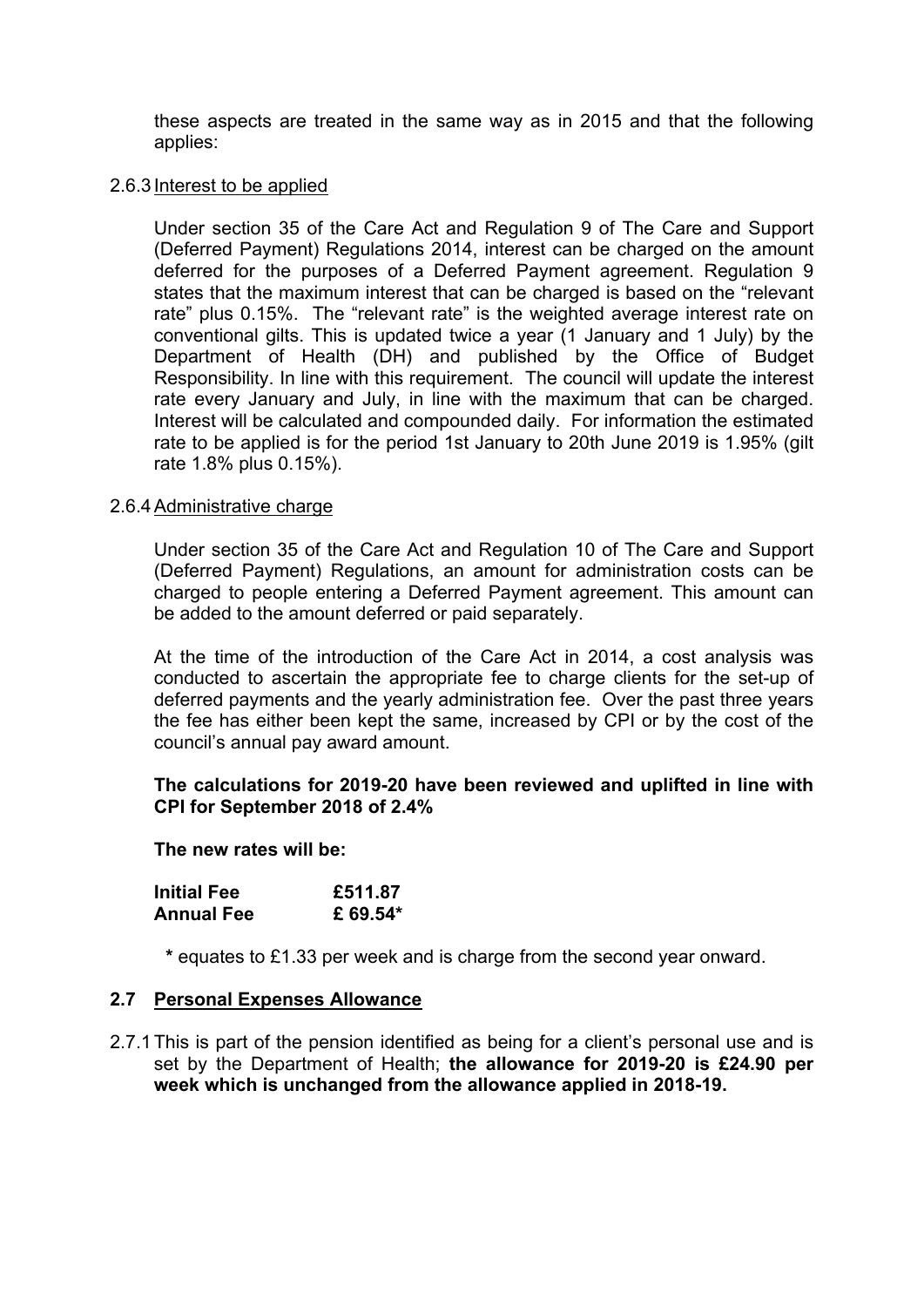## **2.8 Administration fee for self-funders – Non-Residential Care**

- 2.8.1This was a new annual charge introduced in 2017/18 and agreed by the Adult Social Care and Health Cabinet Committee on 9 February 2017.
- 2.8.2The Care Act 2014 introduced powers for local authorities to charge clients with eligible needs and financial assets above the upper capital limit, an arrangement fee for arranging their care needs and managing the contract with the care provider on the client's behalf. The relevant sections of the Act are sections 14b, conditions 2 in sections 18, and conditions 2 or 4 in section 20.
- 2.8.3The charge by the council includes the following, cost of raising an invoice, cost of paying a provider invoice and the cost of negotiating and arranging a care package.

**It is recommended that the annual arrangement fee be increased in line with the council's pay award as at April 2019 of 2.8%. The new charge will be £109.80 which equates to £2.10 per week.**

### **2.9 Client Contributions for Non-Residential Care**

- 2.9.1 Under current non-residential charging rules, people who have savings or investments of more than £23,250 will pay the full cost of their care.
- 2.9.2People who have savings under £23,250 will be assessed to see if they are able to contribute to the cost of their support. The contribution is based on their weekly income (including pensions and benefits), and any savings/ investments between £14,250 and £23,250. Full details are in the "Charging for Homecare and Other Non-Residential Services Care" booklet.

## **2.10 Better Homes Active Lives (PFI) Schemes**

- 2.10.1 Non-residential charging rules will also apply to these schemes. However, when working out the cost of the care and support, an additional cost will be added to the cost of any hours of care and support
- 2.10.2 Extra-care schemes for older people

This is the cost of the 24-hour emergency cover available (for example if a person falls).

**It is recommended that this rate be is uplifted in line with CPI as at September 2018 of 2.4%**

**The rate for 2019-20 will be 15.94.**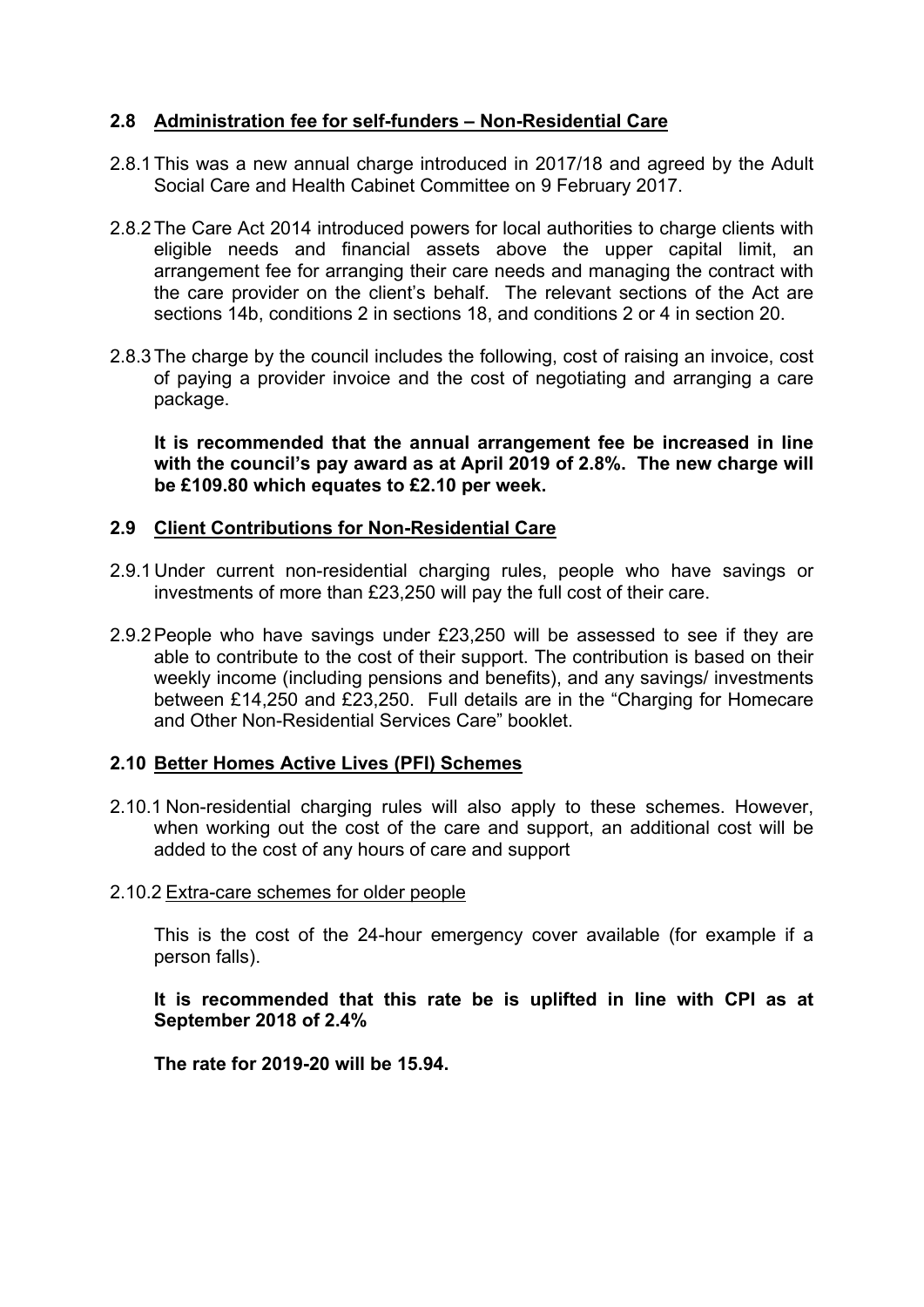#### 2.10.3 Schemes for people with learning disabilities

This is the cost of the sleeping night support service.

**It is recommended that this rate be is uplifted in line with CPI as at September 2018 of 2.4%.**

#### **The rate for 2019-20 will be £47.76.**

#### **2.11 Blue Badges**

2.11.1 With effect from 1 April 1983, this charge was introduced to cover the administration of the application. The regulations governing the Blue Badge scheme give local authorities the discretion to charge a fee on the issue of a badge.

**This fee currently cannot exceed £10. As from 1 January 2012, KCC has charged £10 and it is recommended that this rate continues.**

#### **2.12 Day Care Charging for In-House Services**

2.12.1 A standard rate applies to in-house day care charges. People who have savings under £23,250 will be assessed to see if they are able to contribute to the cost of their day care.

**It is recommended that the standard rate for in-house day care be increased in line with the council's pay award at April 2019 of 2.8%. The rates will be as shown in the table below for 2019-20.**

| Care Item                                   | Unit    | Proposed Unit Charge |
|---------------------------------------------|---------|----------------------|
|                                             |         |                      |
|                                             |         |                      |
| Learning Disability Standard - Day          | Day     | £39.08               |
| Learning Disability Standard - Half Day     | Session | £19.54               |
| Learning Disability Enhanced - Day          | Day     | £88.00               |
| Learning Disability Enhanced - Half Day     | Session | £44.00               |
| Learning Disability Specialist - Day        | Day     | £132.00              |
| Learning Disability Specialist - Half Day   | Session | £66.00               |
| Older People - Day                          | Day     | £32.01               |
| Older People - Half Day                     | Session | £16.02               |
| <b>Physical Disability - Day</b>            | Day     | £38.21               |
| <b>Physical Disability - Half Day</b>       | Session | £19.11               |
| Older People with Mental Health Needs - Day | Day     | £37.84               |
| 0.40 la Harras Hamsasana Datas              |         |                      |

### **2.13 In House Homecare Rates**

2.13.1 A decision was made in January 2016 to charge for homecare services provided by Kent Enablement at Home (KEaH) after the initial six-week period, in instances where external provision of homecare could not be obtained. These rates could also be applied in instances where an external provider has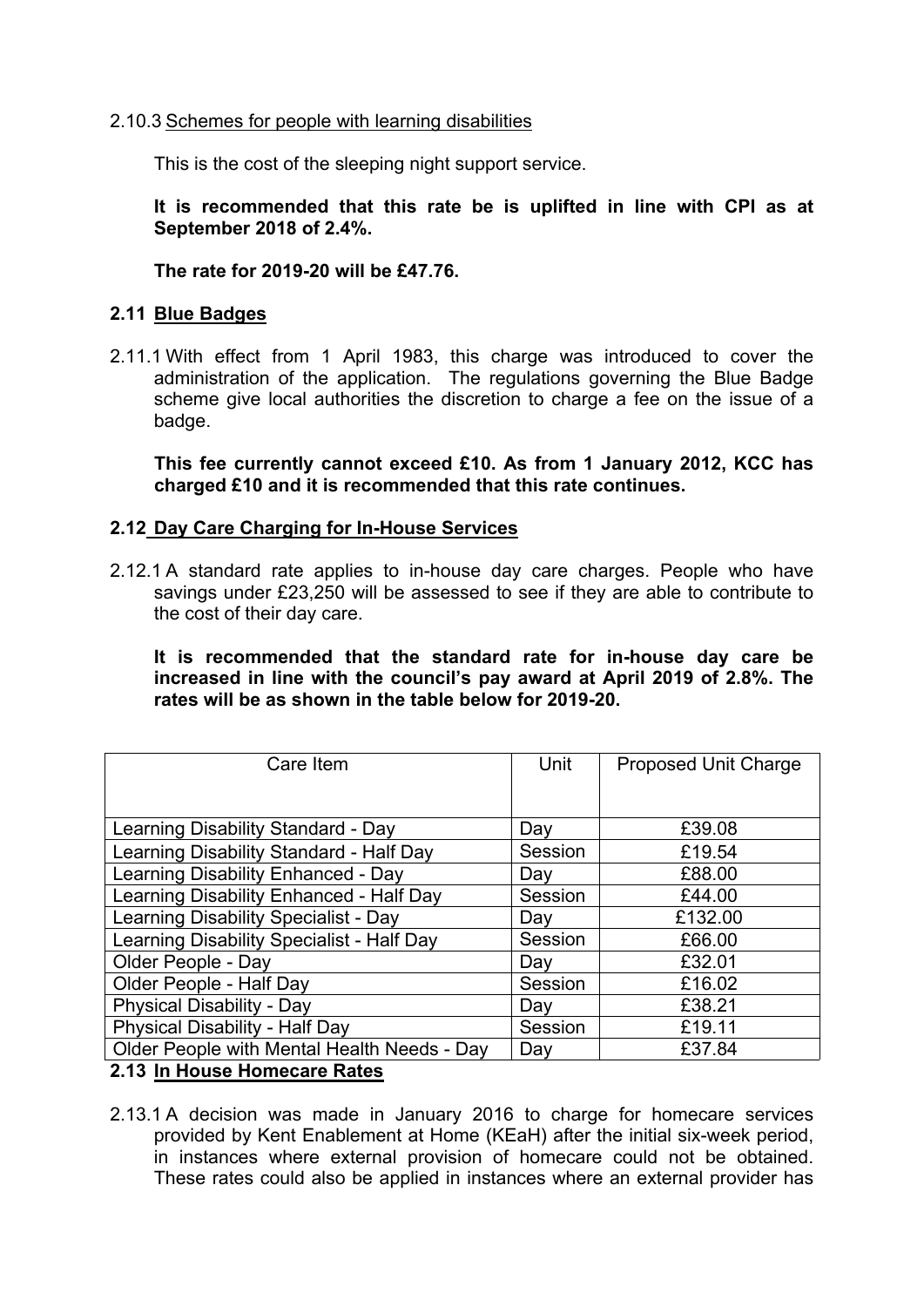been commissioned to provide enablement services where external provision of homecare could not be obtained after six weeks. Work is currently underway to establish whether this needs to be considered.

### **It is recommended that this rate be increased in line with the council's pay award as at April 2019 of 2.8%. The rates for 2019-20 are as follows:**

| Care Item           | <b>Proposed Unit</b><br>Charge |
|---------------------|--------------------------------|
| Social (1/2 hour)   | £8.17                          |
| Social (3/4 hour)   | £10.90                         |
| Social (1 hour)     | £14.14                         |
| Unsocial (1/2 hour) | £9.26                          |
| Unsocial (3/4 hour) | £12.25                         |
| Unsocial (1 hour)   | £15.68                         |

# **2.14 Meals Charges/Other Snacks - Local Authority (LA) Day Centres**

2.14.1There are two meal charges: (i) meals (ii) meals and other snacks.

**It is recommended that this rate be is uplifted in line with CPI as at September 2018 of 2.4%. The rates for 2019-20 are as follows:**

| Meal Charge            | £4.15 |
|------------------------|-------|
| Meals and other Snacks | £5.15 |

2.14.2 For refreshments a flat rate charge of £1 is to be applied.

# **2.15 Voluntary Drivers/Escort Mileage Rates**

2.15.1 The current rate is usually reviewed in line with the Chancellor of the Exchequer's annual budget announcement. This rate is currently set at 45p per mile and is not expected to change in the near future.

## **2.16 Other Local Authority Charges for Review and Assessment of Adult Services**

2.16.1 Historically there was an Inter Authority Protocol in place in relation to Inter Authority charges. This hourly charge only applied to those local authorities who are signatories to the protocol.

**It is recommended that this rate be increased in line with the council's pay award as at April 2019 of 2.8%.**

### **The hourly rate will be £74.26**

2.16.2 These rates are also applicable to Children Services.

**3 General Charges and Rates**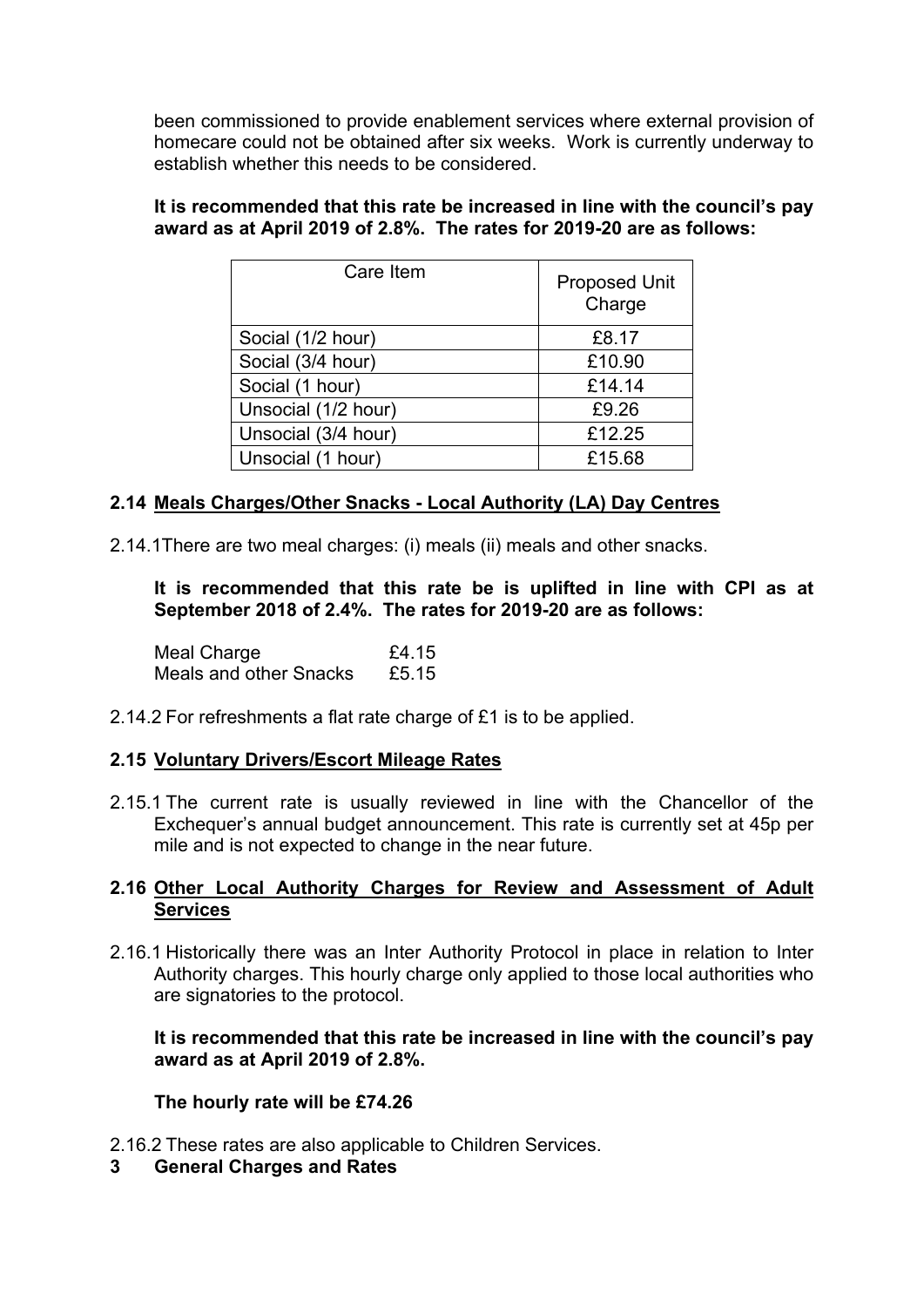# **Consultancy**

- 3.1 Kent County Council Finance dictates the rates to be levied for:
	- i) Middle Management (£87.35 per hour);
	- ii) Senior Management (£161.93 per hour);
	- iii) Director, when undertaking consultancy work (£262.05 per hour).
- 3.2 These rates are uplifted in line with CPI as at September which is 2.4% for September 2018.

## **Publications**

3.3 In 2017/18 the charge for key publications was uplifted in line with CPI, after having remained at a flat rate of £10 since 2005. The charge for 2018/19 was £13.29.

**It is recommended that this rate be is uplifted in line with CPI as at September 2018 of 2.4%.**

### **The rate for 2019-20 will be £13.61.**

### **Home Support Fund**

- 3.4 In some instances (where extreme hardship can be evidenced) extra financial help is available from Kent County Council to top-up the help provided via Disabled Facilities Grants (DFG), administered by the district councils. The DFG is currently subject to a means test. The loan from KCC is interest free but liable to be repaid in full, over a five-year period.
- 3.5 There is no proposal put forward to change these arrangements for 2019/20.

### **4 Recommendation**

4.1 Recommendation: The Adult Social Care Cabinet Committee is asked to **CONSIDER** and **ENDORSE** or make a **RECOMMENDATION** to the Cabinet Member on the proposed decision (Attached as Appendix A) to:

a) **APPROVE** the proposed changes to the rates payable and charges levied for adult social care services in 2019-20 as set out in sections 2.5.1, 2.5.2, 2.6.4, 2.8.3, 2.10.2, 2.10.3, 2.12.1, 2.13.1, 2.14.1, 2.16.1, 3.2 and 3.3 of the report; and

b) **DELEGATE** authority to the Corporate Director for Adult Social Care and Health, or other nominated officer, to undertake the necessary actions to implement the decision.